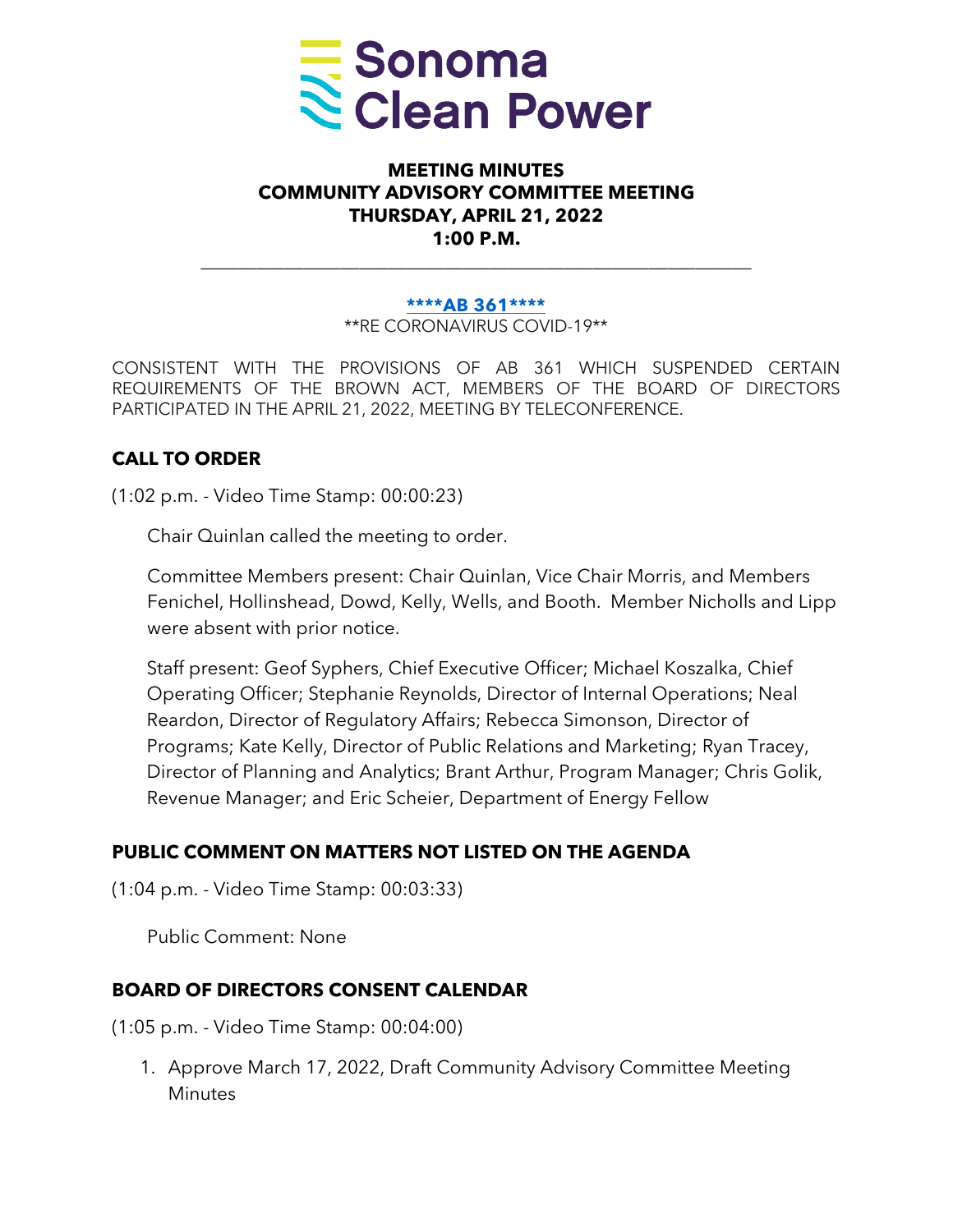2. Receive GeoZone Update

Public Comment: None

Member Hollinshead asked how many megawatts (MW) may be bought directly by Sonoma Clean Power through GeoZone? Geof Syphers, CEO, answered between 50 and 200 MW.

Chair Quinlan asked for the reasons behind Lake County not joining. CEO Syphers stated they were interested in ensuring customers in Lake County would benefit from the new resources.

*1:09 p.m. Public Comment was re-opened. There were no new speakers.*

Motion to approve the April 21, 2022, Community Advisory Committee Consent Calendar by Member Hollinshead

Second: Member Dowd

Motion passed by roll call vote

AYES: Quinlan, Morris, Fenichel, Hollinshead, Dowd, Kelly, Wells, Booth ABSENT: Nicholls, Lipp

### **BOARD OF DIRECTORS REGULAR CALENDAR**

3. Receive Internal Operations and Monthly Financial Report and Provide Direction as Appropriate

(1:10 p.m. - Video Time Stamp: 00:10:37)

Mike Koszalka, COO, introduced Chris Golik, SCP's new Revenue Manager. Rebecca Simonson, Director of Programs, introduced Eric Scheier, SCP's new Department of Energy Fellow. Director Simonson provided an update on the GridSavvy program.

Stephanie Reynolds, Director of Internal Operations, gave Advanced Energy Center updates including recent events, and Energy Education in schools. She included a story of a high school student who used the Energy Center as a resource for a school project. CEO Syphers discussed his recent educational talk he gave to a  $3<sup>rd</sup>$  grade class.

Director Reynolds discussed monthly financials. CEO Syphers added that SCP's net position has shrunk a bit, but with the rate change in April, the net position will climb again. He also informed the Committee that SCP is preparing for in-person public meetings.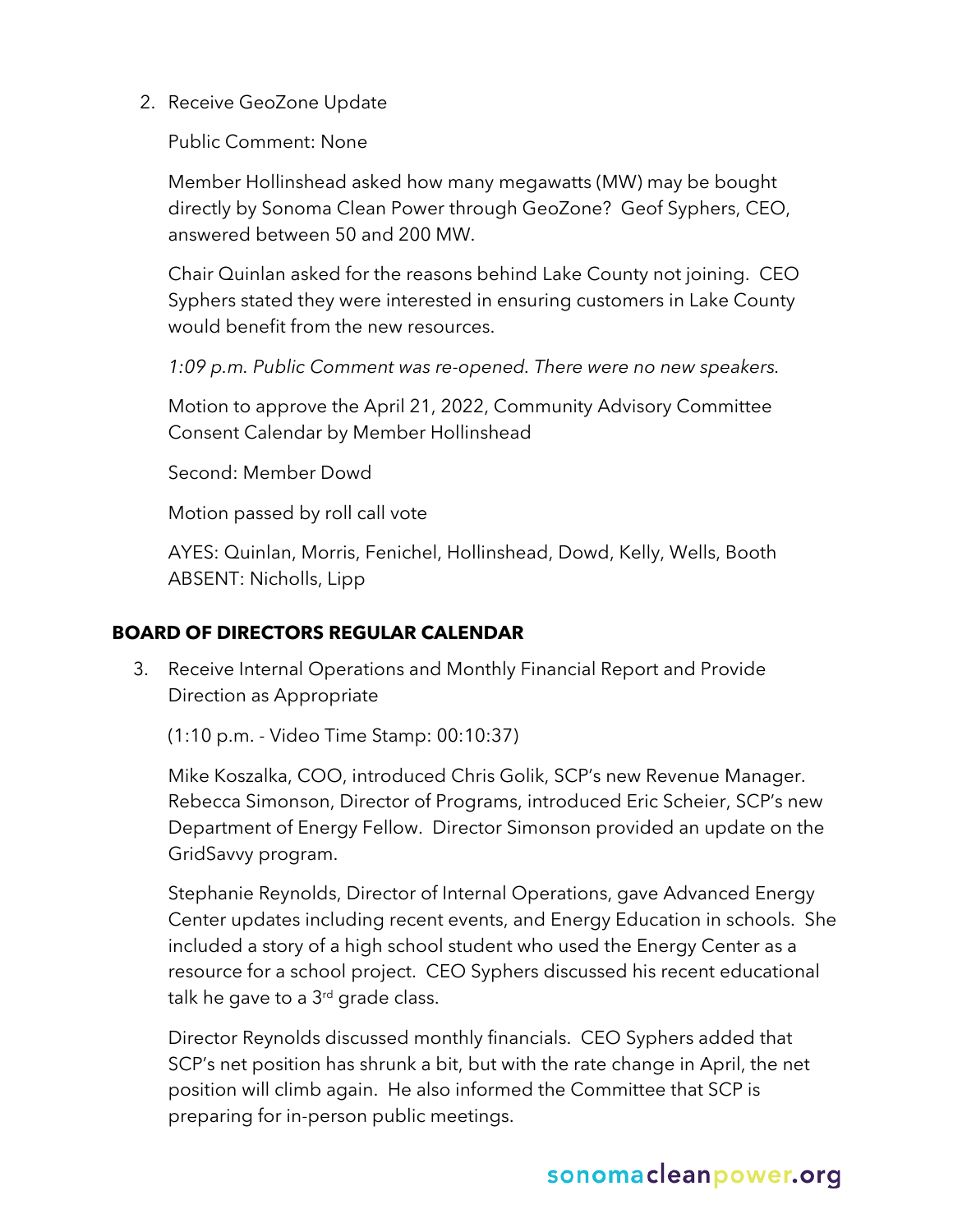Chair Quinlan asked how much climate skepticism presenters hear while discussing energy education in schools and Director Reynolds responded that she would reach out to Sonoma Water to find out.

Member Booth asked what type of outreach is being done for the GridSavvy program. Director Simonson responded that SCP is sending out mailers and emails with the goal of increasing participation.

Chair Quinlan shared a story of how he encouraged his neighbors to go electric and encouraged the Committee to do the same.

Public Comment: None

4. Receive Legislative and Regulatory Updates and Provide Feedback as Appropriate

(1:31 p.m. - Video Time Stamp: 00:31:25)

Neal Reardon, Director of Regulatory Affairs, discussed resource adequacy changes. He mentioned that the state auditor found that PG&E has not done enough to improve wildfire safety and failed to prioritize improvements to the distribution lines that were the most dangerous, and that now the state auditor is requiring these areas to be prioritized.

CEO Syphers gave a legislative update. He mentioned he met with Congressman Thompson and Congressman Huffman regarding the GeoZone and met with Governor Newsom regarding the federal Department of Commerce's investigation into possible tariff violations on Chinese solar products, an investigation that has halted imports of solar products from four countries and could slow or stop the construction of solar and storage projects in the United States. He discussed AB 1814 (Grayson) regarding providing access so that CCAs could distribute funding for EV infrastructure, which has been withdrawn due to strong opposition by PG&E. He discussed SB 1158 (Becker) which would require GHG emissions be reported on an hourly basis instead of an annual basis. He then discussed SB 1393 (Archuleta) which will require specific tests for reach codes seeking to phase out natural gas, and informed the Committee that a letter of opposition has been filed due to the bill creating new legal liabilities to cities and counties.

Member Booth asked if there is any indication of support for SB 1393 and CEO Syphers answered no, but the California State Association of Counties has indicated it may support if the CEC would help with compliance with reach ordinances.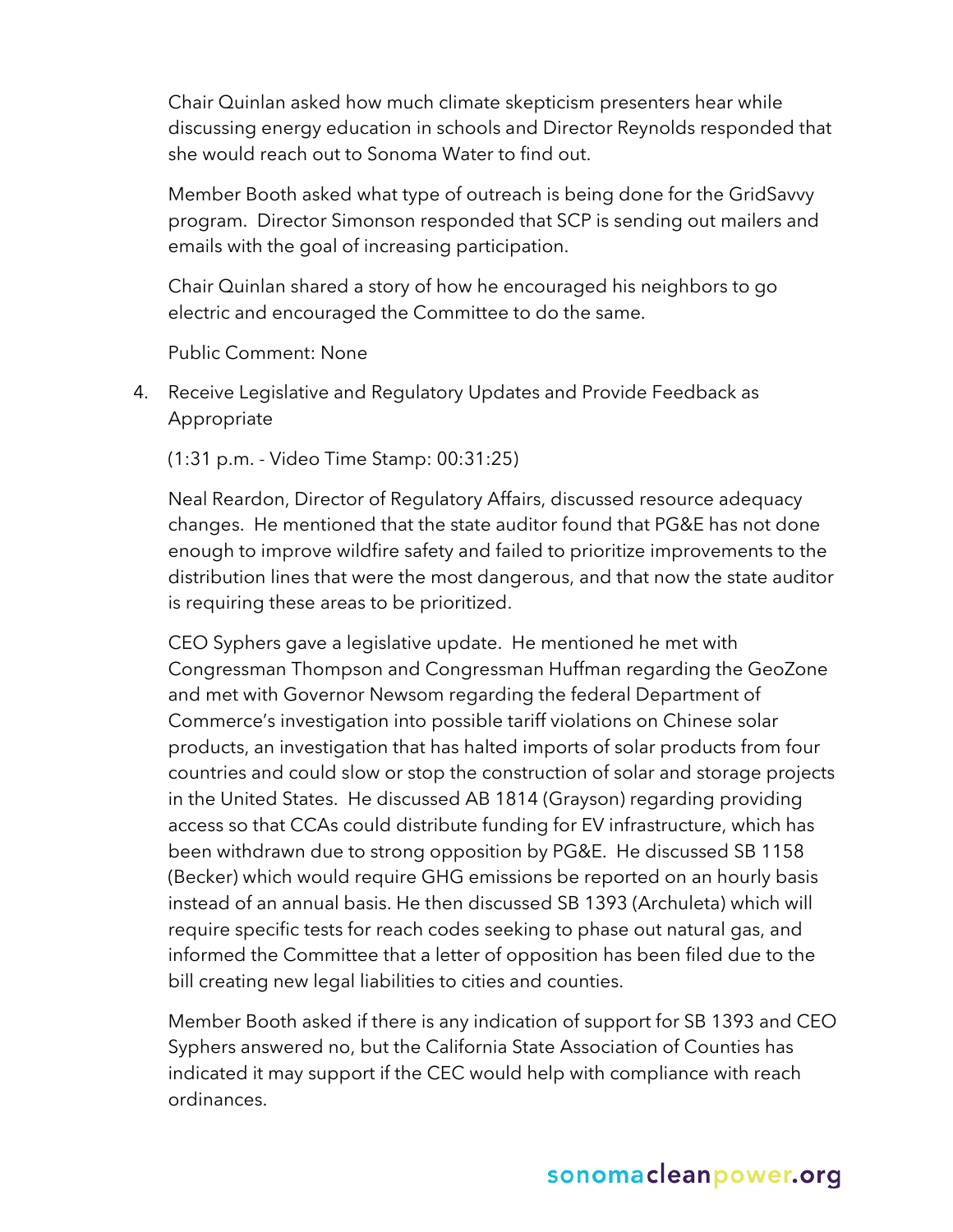Public Comment: None

5. Receive Presentation on Spanish Language Focus Group Findings

(1:53 p.m. - Video Time Stamp: 00:52:45)

Kate Kelly, Director of Public Relations and Marketing, discussed SCP's findings from the Spanish language focus groups led by Hugo Mata from Soluna Outreach Solutions. She explained that the findings show that there is low awareness in the Spanish-speaking community about SCP and it is SCP's goal to build that awareness and leverage collaborations within that community. She confirmed SCP's commitment to getting out and talking with people and with this research, SCP is going to continue to learn and improve.

Chair Quinlan asked how much Spanish speaking groups' answers correlated to non-Spanish speaking groups. Director Kelly responded that the answers were not very similar. CEO Syphers cautioned that focus groups give an anecdotal understanding of issues, but when we repeat the studies over time, we learn more. Chair Quinlan then asked when the Committee should expect to see proposals that address the data. Director Kelly answered that it would take a year to put the strategies in place.

Public Comment: None

6. Recommend the Board of Directors Authorize the CEO or his Designee to Execute the First Amendment to an Agreement with the Center for Sustainable Energy to Offer Additional Incentives for Public EV Charging Infrastructure

(2:13 p.m. - Video Time Stamp: 01:13:09)

Brant Arthur, Program Manager, discussed the proposed amendment to an agreement with the Center for Sustainable Energy to offer up to \$800,000 in special customer incentives for fast EV charging. He stated that the proposed amendment will help fill gaps in funding and will focus funding on level 3 chargers. He explained that this proposal will target specific areas and will require that the stations are served by 100% local renewable power through EverGreen and be open to the public 24/7.

Member Booth asked if there are metrics written into the program so there are no double credits in conjunction with the Low Carbon Fuel Standard program. Mr. Arthur responded yes, and SCP would have access to the charging data.

Member Hollinshead asked if there is an infrastructure upgrade included and whether SCP will go after this aggressively. Mr. Arthur responded that an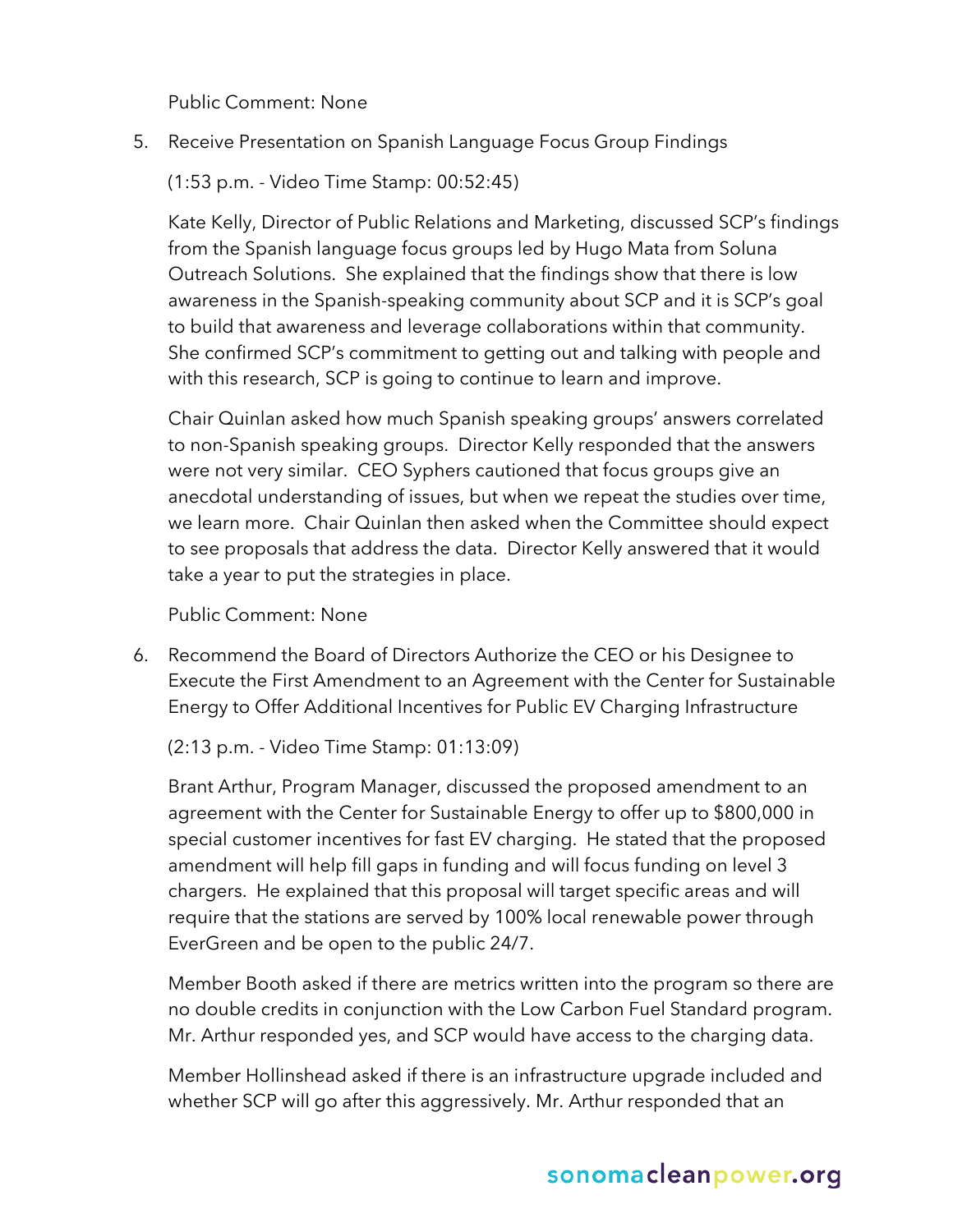infrastructure requirement could be added, and CEO Syphers expanded that workplace charging should be prioritized due to the coincident use during peak solar hours.

Member Wells asked how many fueling stations will be replaced and Mr. Arthur pointed out that gas stations are also applying for grants as well.

Member Kelly inquired if property tenants will see a benefit. Mr. Arthur clarified that the incentive dollars are specifically for property owners. Member Kelly then asked if the chargers add equity to property and CEO Syphers responded that the community is starting to see value in electric charging, but it is still early on.

Public Comment: None

Motion to modify the recommended action, to read, "Recommend the Board of Directors authorize the CEO or his designee to execute the first amendment to an agreement with the Center for Sustainable Energy in the amount of \$869,565 to offer additional incentives for public EV charging infrastructure, with staff report outs to the Community Advisory Committee and Board of Directors at a minimum of once per year" by Member Dowd.

Second: Member Booth

Motion passed by roll call vote

AYES: Quinlan, Morris, Fenichel, Hollinshead, Dowd, Kelly, Wells, Booth ABSENT: Nicholls, Lipp

7. Review the Empower Action Plan as Appropriate

(2:41 p.m. - Video Time Stamp: 01:41:28)

Director Kate Kelly explained that the Empower Action Plan is an agency-wide endeavor that is receiving positive feedback. The Plan is focused on improving outreach to customers in SCP's service territory and organizations throughout the communities.

Director Kelly asked the Committee to refer any community organizations that would be interested to SCP.

Public Comment: None

8. Recommend that the Board of Directors Approve a Revision to Financial Policy B.2 Financial Reserves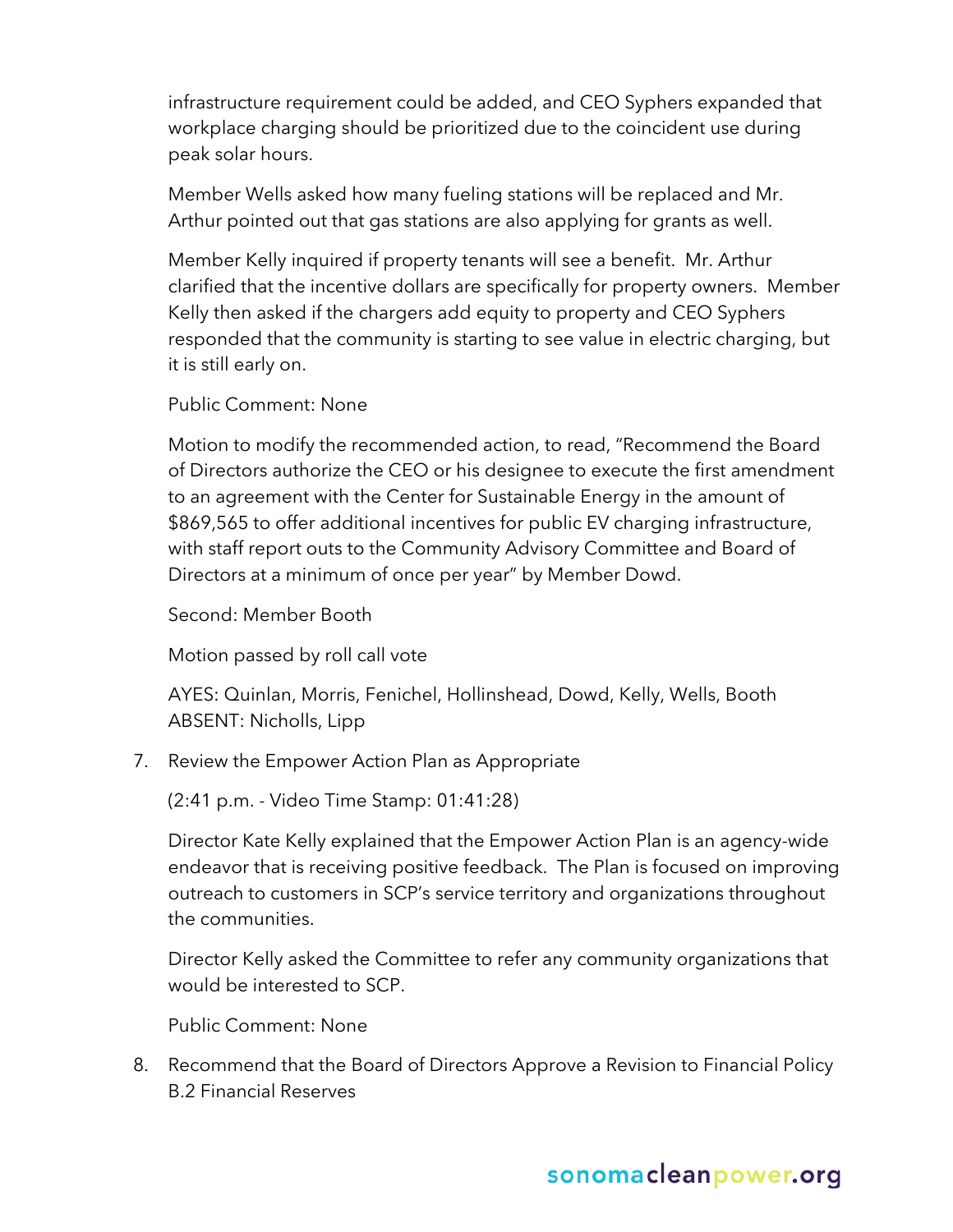(2:48 p.m. - Video Time Stamp: 01:48:12)

CEO Syphers explained SCP's financial policy was created when SCP was in the early stages and had very little in assets. Building a cash reserve was critical. Now that SCP is more established and has a credit rating, staff recommends simplifying the policy.

Member Kelly asked how SCP's funds are held. COO Koszalka answered in insured accounts at two financial institutions and also with the Sonoma County Investment Pool.

Member Dowd inquired whether SCP has had conversations with ratings agencies. CEO Syphers explained that yes, SCP has spoken with both Moody's and S&P, and both have provided guidance on the subject which recommend having 6 months of expenses in reserve.

Member Hollinshead asked if this change covers purchasing power and if SCP has a long-term investment strategy. CEO Syphers responded that SCP may soon be able to use public debt and bond issuance.

Public Comment: None

Motion to recommend that the Board of Directors approve a revision to financial policy B.2 Financial Reserves by Member Morris.

Second: Member Hollinshead

Motion passed by roll call vote

AYES: Quinlan, Morris, Fenichel, Hollinshead, Dowd, Kelly, Wells, Booth ABSENT: Nicholls, Lipp

9. Review and Provide Feedback on the Draft Annual Budget for Fiscal Year 2022-2023

(3:12 p.m. - Video Time Stamp: 02:11:13)

COO Koszalka explained that he is asking the Committee for input and comments on the upcoming Fiscal Year Budget which he could share with the Board of Directors. He explained that under "Revenues" the budget requires no rate change at this time but will likely have to come back to the Committee during the fiscal year to adjust rates, as is typical in most years. He explained that personnel costs are up 4% and staffing is comparable with similar-sized CCAs. He explained that the Advanced Energy Center and Marketing budgets have increased with the planned outreach budget, but SCP's Customer Service